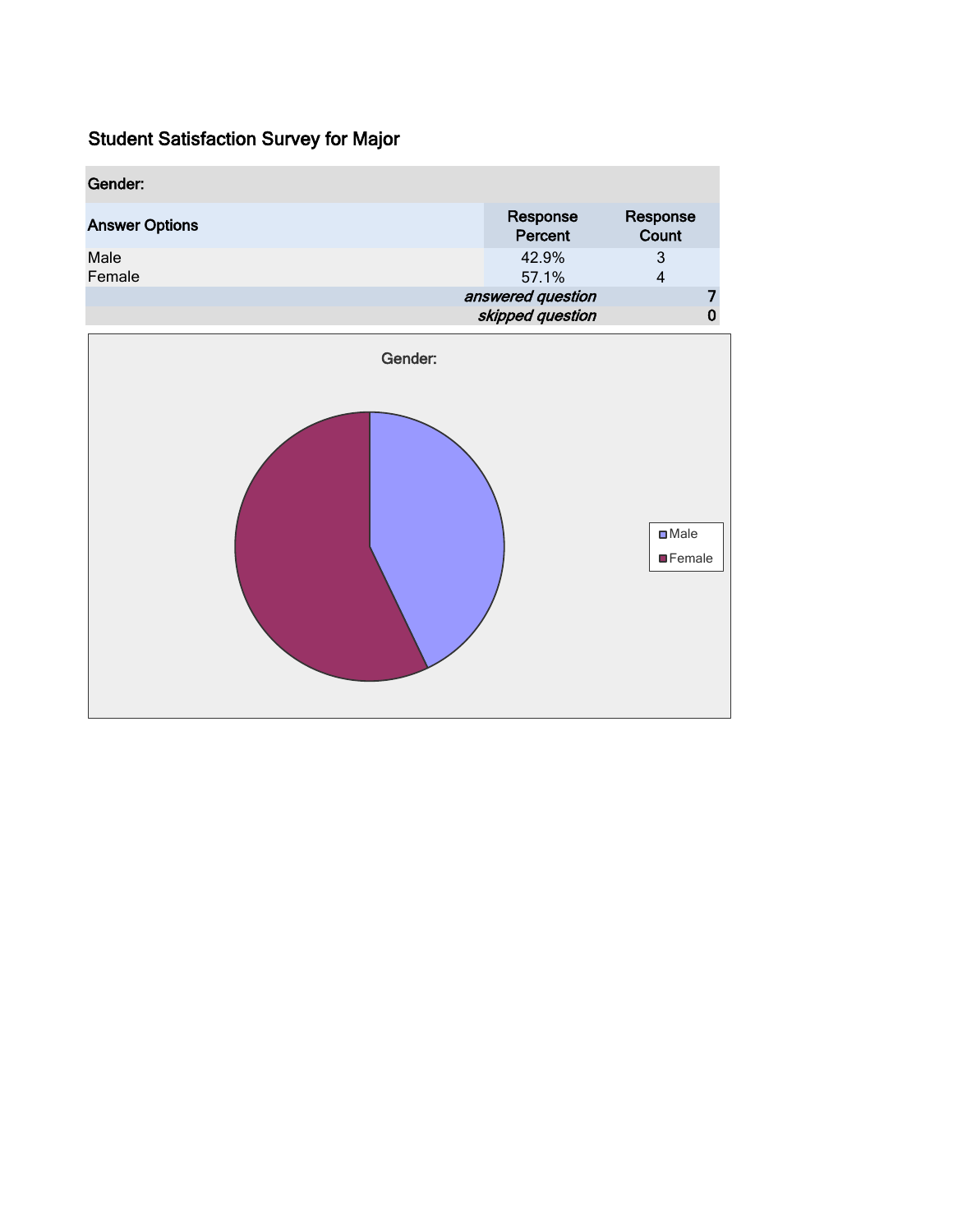| Campus:               |                     |                   |
|-----------------------|---------------------|-------------------|
| <b>Answer Options</b> | Response<br>Percent | Response<br>Count |
| National              | 100.0%              | 7                 |
| Chuuk                 | 0.0%                | 0                 |
| Kosrae                | 0.0%                | 0                 |
| Pohnpei               | 0.0%                | 0                 |
| Yap                   | 0.0%                | 0                 |
|                       | answered question   |                   |
|                       | skipped question    |                   |

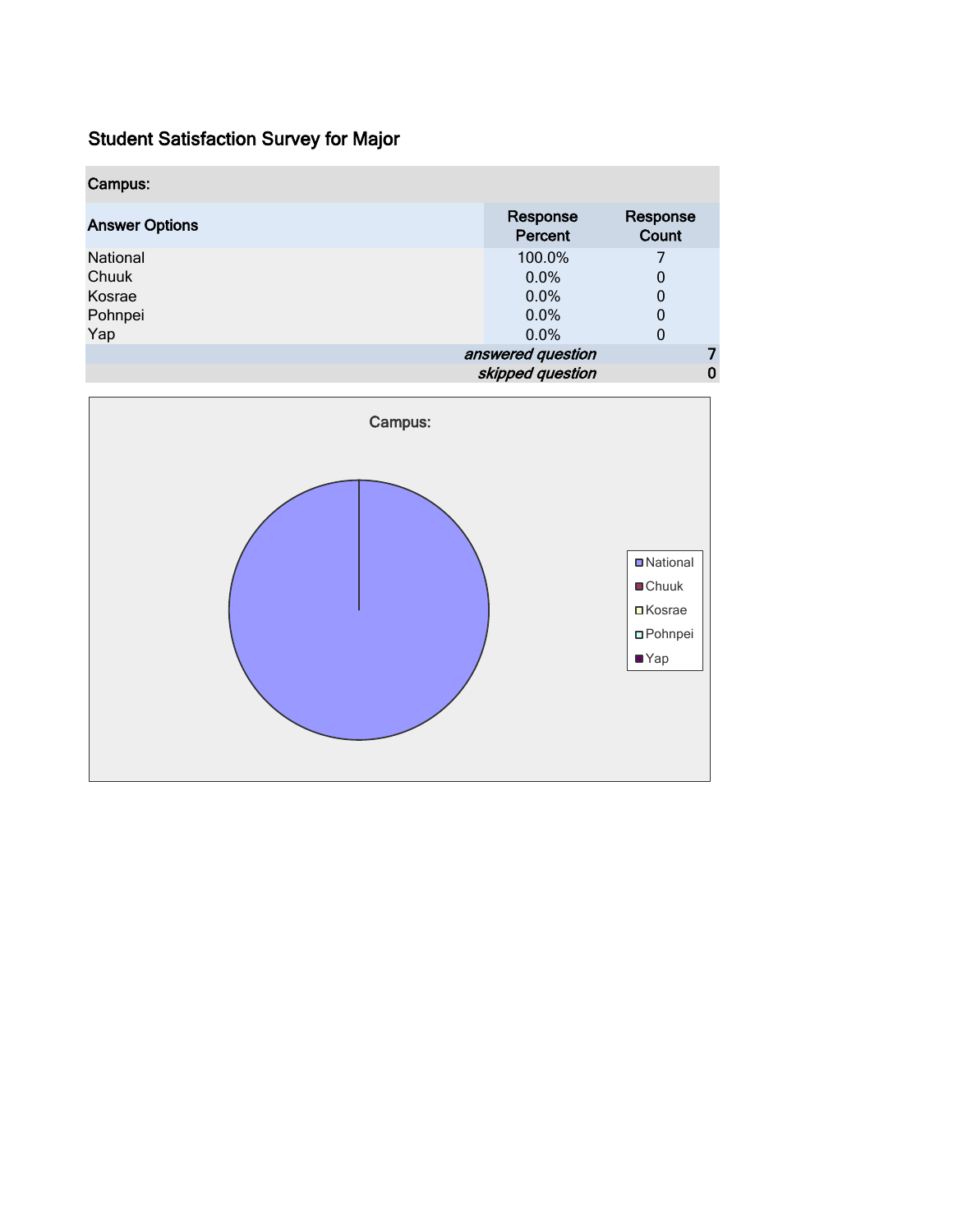| Major:                                |                                                     |                                  |                                   |                                              |                                                 |                                                             |                |                             |                                             |                                            |                             |
|---------------------------------------|-----------------------------------------------------|----------------------------------|-----------------------------------|----------------------------------------------|-------------------------------------------------|-------------------------------------------------------------|----------------|-----------------------------|---------------------------------------------|--------------------------------------------|-----------------------------|
| Associate of Science (A.S.)           |                                                     |                                  |                                   |                                              |                                                 |                                                             |                |                             |                                             |                                            |                             |
| <b>Answer Options</b>                 | Ag. & Nat. Res.<br>Management                       | Agriculture                      | <b>Business</b><br>Administration | Computer<br>Information<br><b>Systems</b>    | <b>Hospitality and</b><br>Tourism<br>Management | Marine<br>Science                                           | <b>Nursing</b> | <b>Public Health</b>        | <b>Teacher</b><br>Education -<br>Elementary | Response<br>Count                          |                             |
| Majors:                               | $\mathbf{0}$                                        | $\mathbf{0}$                     | $\mathbf{0}$                      | 0                                            |                                                 | $\mathbf{0}$                                                | $\mathbf 0$    | 2                           | 0                                           | 3                                          |                             |
|                                       |                                                     |                                  |                                   |                                              |                                                 |                                                             |                |                             |                                             |                                            |                             |
| Associate of Arts (A.A.)              |                                                     |                                  |                                   |                                              |                                                 |                                                             |                |                             |                                             |                                            |                             |
| <b>Answer Options</b>                 | <b>Health Career</b><br>Opportunities<br>Program    | <b>Liberal Arts</b>              | Micronesian<br><b>Studies</b>     | <b>Teacher</b><br>Preparation                | <b>Response Count</b>                           |                                                             |                |                             |                                             |                                            |                             |
| Majors:                               |                                                     | $\mathbf{0}$                     | $\mathbf{0}$                      | $\mathbf 0$                                  |                                                 |                                                             |                |                             |                                             |                                            |                             |
| Associate of Applied Science (A.A.S.) |                                                     |                                  |                                   |                                              |                                                 |                                                             |                |                             |                                             |                                            |                             |
| <b>Answer Options</b>                 | <b>Building</b><br><b>Technology</b>                | <b>Electronics</b><br>Technology | <b>Telecommunicat</b><br>ions     | Response<br>Count                            |                                                 |                                                             |                |                             |                                             |                                            |                             |
| Majors:                               | $\Omega$                                            | $\mathbf{0}$                     |                                   |                                              |                                                 |                                                             |                |                             |                                             |                                            |                             |
| Certificate of Achievement (C.A.)     |                                                     |                                  |                                   |                                              |                                                 |                                                             |                |                             |                                             |                                            |                             |
| <b>Answer Options</b>                 | <b>Agriculture and</b><br>Food<br><b>Technology</b> | <b>Basic Public</b><br>Health    | Bookkeeping                       | <b>Building</b><br>Maintenance<br>and Repair | <b>Cabinet</b><br>Making/Furniture<br>Making    | Career<br><b>Education:</b><br>Motor<br>Vehicle<br>Mechanic | Carpentry      | Construction<br>Electricity | Electronic<br>Engineering<br>Technology     | Health<br>Assistant<br>Training<br>Program | Nursing<br><b>Assistant</b> |
| Majors:                               | $\mathbf{0}$                                        | $\mathbf 0$                      | $\mathbf{0}$                      | $\mathsf 0$                                  | 0                                               | $\mathbf{0}$                                                | $\mathbf 0$    | $\mathbf{0}$                | $\mathbf 0$                                 |                                            | $\mathbf{0}$                |
| Third-Year Certificate (T.Y.C)        |                                                     |                                  |                                   |                                              |                                                 |                                                             |                |                             |                                             |                                            |                             |

| $11110 - 1601$ Cordinate $11.1.01$ |                         |                            |                      |                                               |                       |
|------------------------------------|-------------------------|----------------------------|----------------------|-----------------------------------------------|-----------------------|
| <b>Answer Options</b>              | Accounting              | General<br><b>Business</b> | <b>Public Health</b> | <b>Teacher</b><br>Preparation -<br>Elementary | <b>Response Count</b> |
| Maiors:                            | 0                       | $\mathbf 0$                |                      | $\Omega$                                      |                       |
|                                    |                         |                            |                      |                                               |                       |
| Bachelor of Arts (B.A.)            |                         |                            |                      |                                               |                       |
| <b>Answer Options</b>              | Elementary<br>Education | Response<br>Count          |                      |                                               |                       |
| Majors:                            | 0                       | $\mathbf 0$                |                      |                                               |                       |
|                                    |                         |                            |                      |                                               |                       |

|                   | Question<br>Totals |
|-------------------|--------------------|
| answered question |                    |
| skipped question  |                    |

Refrigerator and Air Conditioning

Secretarial Science Trial Counselor

**0** 0 0 0 1

Response Count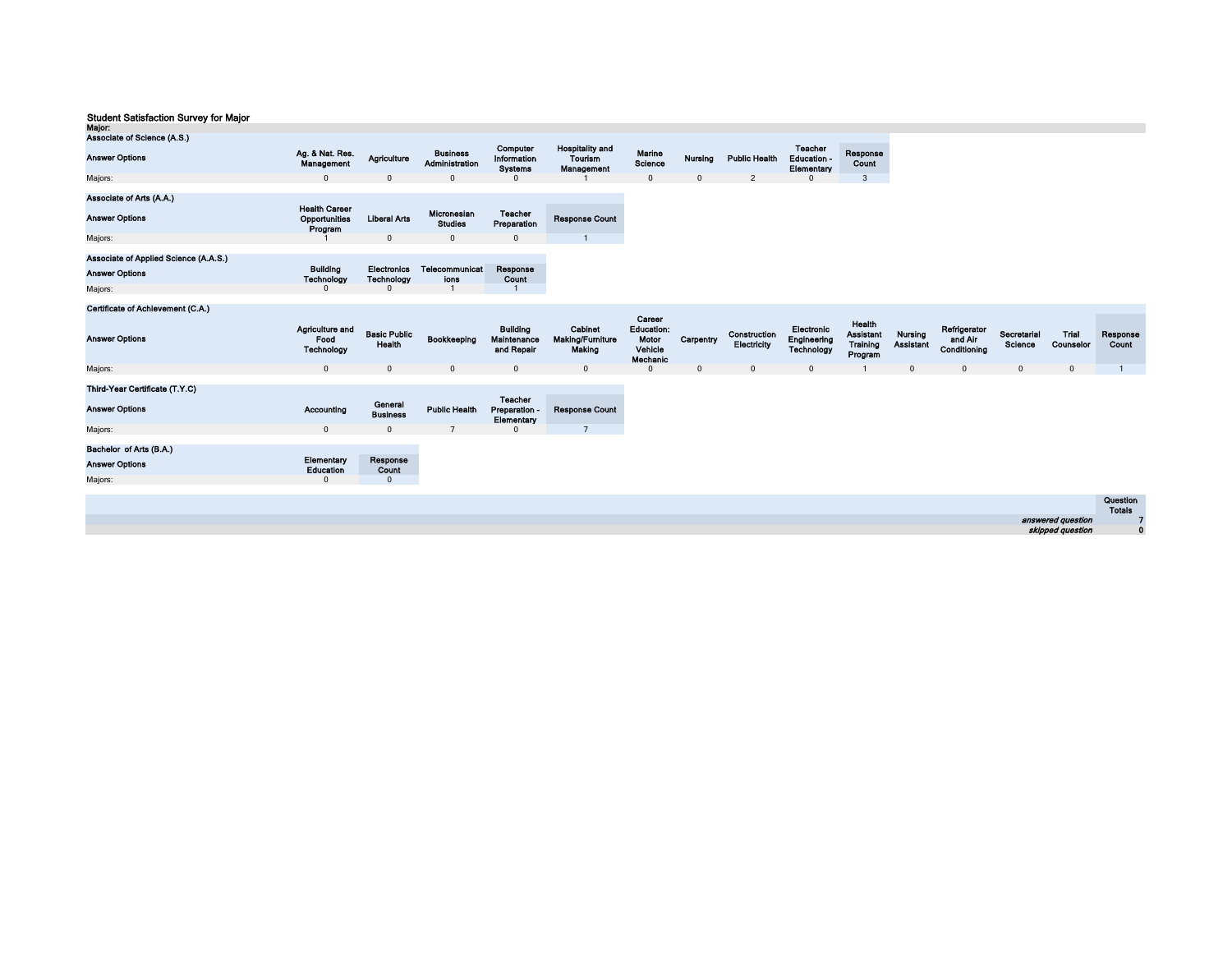| <b>State of Origin:</b> |                     |                   |  |  |  |
|-------------------------|---------------------|-------------------|--|--|--|
| <b>Answer Options</b>   | Response<br>Percent | Response<br>Count |  |  |  |
| Chuuk                   | 14.3%               |                   |  |  |  |
| Kosrae                  | 14.3%               |                   |  |  |  |
| Pohnpei                 | 57.1%               | 4                 |  |  |  |
| Yap                     | 14.3%               |                   |  |  |  |
| Other (please specify)  |                     | 0                 |  |  |  |
|                         | answered question   |                   |  |  |  |
|                         | skipped question    |                   |  |  |  |